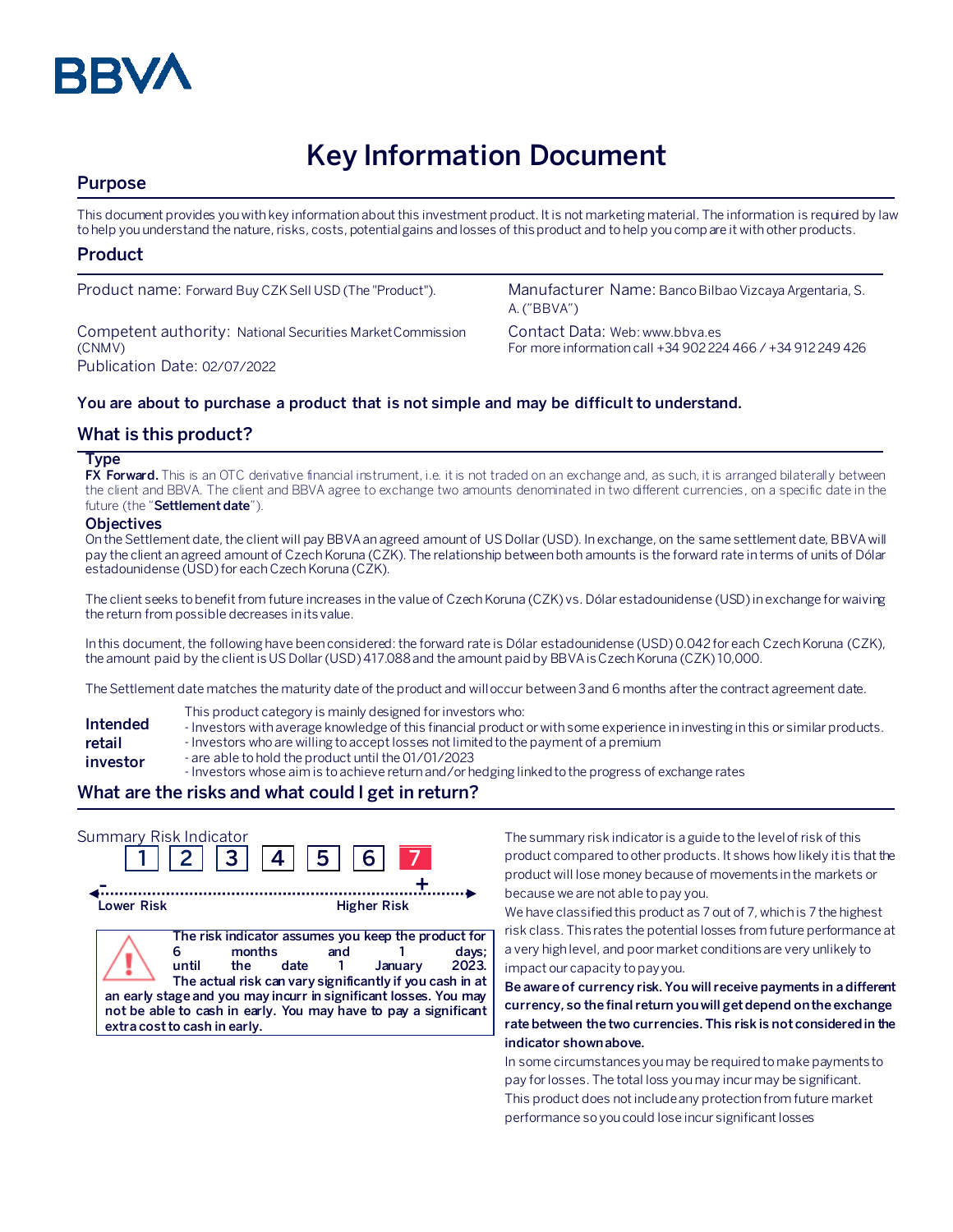#### Performance Scenarios

Market developments in the future cannot be accurately predicted. The scenarios shown are only an indication of some of the p ossible outcomes based on recent returns. Actual returns could be lower.

| Nominal Amount CZK 250,000 |                                            |                                    |  |  |
|----------------------------|--------------------------------------------|------------------------------------|--|--|
| <b>Scenarios</b>           |                                            | 6 months and 1 days final maturity |  |  |
| Stress scenario            | What you might get back or pay after costs | CZK-107.867                        |  |  |
|                            | Return/loss over nominal amount:           | $-43.15%$                          |  |  |
| Unfavourable<br>scenario   | What you might get back or pay after costs | CZK-15.775                         |  |  |
|                            | Return/loss over nominal amount:           | $-6.31%$                           |  |  |
| Moderate<br>scenario       | What you might get back or pay after costs | CZK3.718                           |  |  |
|                            | Return/loss over nominal amount:           | 1.49%                              |  |  |
| Favourable<br>scenario     | What you might get back or pay after costs | CZK 21,442                         |  |  |
|                            | Return/loss over nominal amount:           | 8.58%                              |  |  |

This table shows the money you could get back or pay over the next 6 months and 1 days , under different scenarios, assuming a Nominal Value of 250,000 CZK.The scenarios shown illustrate how your Nominal Amount could perform. You can compare them with the scenarios of other products.The scenarios presented are an estimate of future performance based on evidence from the past on how the value of this investment Nominal Amount varies, and are not an exact indicator. What you get will vary depending on how the market performs and how long you keep the Nominal Amount/product.

The stress scenario shows what you might get back or pay in extreme market circumstances, and it does not take into account the situation where we are not able to pay you. The figures shown include all the costs of the product itself, and includes the costs of your advisor or distributor. The figures do not take into account your personal tax situation, which may also affect how much you get back.

## **What happens if BBVA is unable to pay out?**

The customer would suffer a financial loss. In addition, this product is not covered by the Deposit Guarantee Fund for Financial Institutions or any other guarantee system or guarantor.

In the event of the resolution of BBVA (the process that would apply if BBVA were unviable or if it were foreseeable that it would become unviable in the near future and for reasons of public interest and financial stability it is necessary to avoid it going bankrupt), this product could be converted into shares or the payment obligations undertaken by BBVA to the customer could be reduced and the customer could therefore suffer losses.

## **What are the costs?**

The Reduction in Yield (RIY) shows what impact the total costs you pay will have on the performance of the product. The total costs take into account one-off, ongoing and incidental costs

The amounts shown here are the cumulative costs of the product itself, for three different holding periods. They include potential early exit penalties. The figures assume a Nominal Value of 250,000 CZK. he figures are estimates and may change in the future.

#### **Costs Over Time**

| Nominal Amount CZK 250,000 |                                                                      |  |
|----------------------------|----------------------------------------------------------------------|--|
| <b>Scenarios</b>           | If you cash in at the end of the recommended holding period 6 months |  |
| Total costs                | CZK 1.659.96                                                         |  |
| Impact on return (RIY)     | 0.66%                                                                |  |

#### Composition of costs

The table below shows:

- the impact of the different types of costs on the performance of the product at the end of the recommended holding period;
- the meaning of the different cost categories.

|                  | This table shows the impact on return |       |                                                                                                                                                                                   |
|------------------|---------------------------------------|-------|-----------------------------------------------------------------------------------------------------------------------------------------------------------------------------------|
| One-off<br>costs | Entry costs                           | 0.66% | The impact of the costs you pay when entering your investment. The impact of the costs already<br>included in the price. This includes the costs of distribution of your product. |
|                  | Exit costs                            | 0.00% | The impact of the costs of exiting your investment when it matures                                                                                                                |